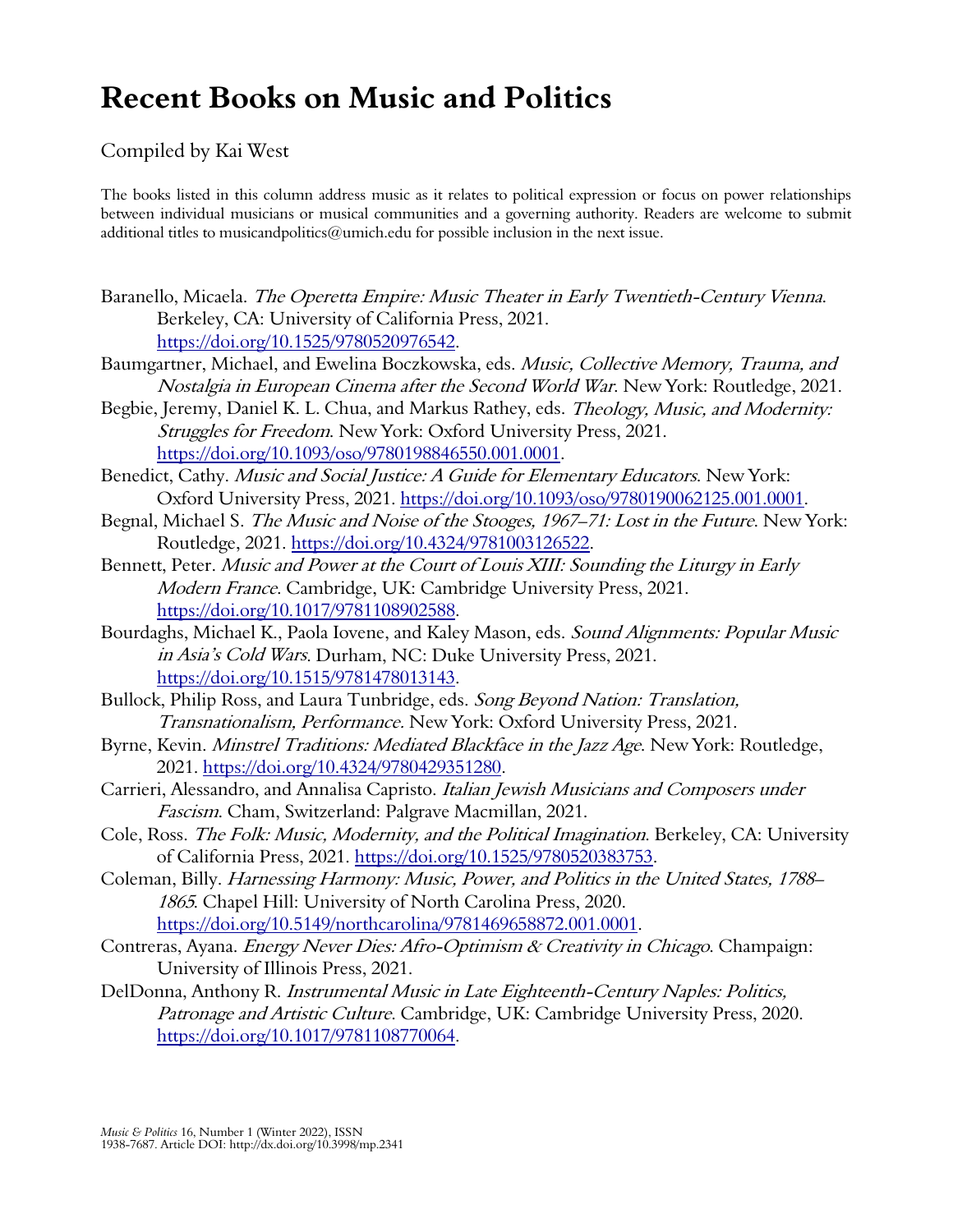- Diamond, Beverly, and Salwa El-Shawan Castelo-Branco, eds. Transforming Ethnomusicology Volume II: Political, Social & Ecological Issues. New York: Oxford University Press, 2021. https://doi.org/10.1093/oso/9780197517604.001.0001.
- Díaz, Juan Diego. Africanness in Action: Essentialism and Musical Imaginations of Africa in Brazil. New York: University of Oxford Press, 2021. https://doi.org/10.1093/oso/9780197549551.001.0001.
- Driscoll, Christopher M., Monica R. Miller, and Anthony B. Pinn, eds. Kendrick Lamar and the Making of Black Meaning. New York: Routledge, 2021.
- Everist, Mark. The Empire at the Opéra: Theatre, Power and Music in Second Empire Paris. Cambridge, UK: Cambridge University Press, 2021. https://doi.org/10.1017/9781108909815.
- Fanning, David, and Erik Levi, eds. The Routledge Handbook to Music under German Occupation, 1938–1945. New York: Routledge, 2021.
- Foster, Timothy M. Music and Power in Early Modern Spain. New York: Routledge, 2021. https://doi.org/10.4324/9781003197225.
- Franklin, M. I. Sampling Politics: Music and the Geocultural. New York: University of Oxford Press, 2021. https://doi.org/10.1093/oso/9780190855475.001.0001.
- Frühauf, Tina. Transcending Dystopia: Music, Mobility, and the Jewish Community in Germany, 1945–1989. New York: University of Oxford Press, 2021. https://doi.org/10.1093/oso/9780197532973.001.0001.
- Galuszka, Patryk. Eastern European Music Industries and Policies after the Fall of Communism: From State Control to Free Market. New York: Routledge, 2021. https://doi.org/10.4324/9780429273988.
- Gillies, Richard Louis. Singing Soviet Stagnation: Vocal Cycles from the USSR, 1964-1985. New York: Routledge, 2021. https://doi.org/10.4324/9780429274077.
- Gillin, Edward J. Sound Authorities: Scientific and Musical Knowledge in Nineteenth-Century Britain. Chicago: University of Chicago Press, 2021.
- Gurke, Thomas, and Susan Winnett, eds. Words, Music, and the Popular: Global Perspectives on Intermedial Relations. New York: Springer International Publishing, 2021. https://doi.org/10.1007/978-3-030-85543-7.
- Guy, Nancy, ed. Resounding Taiwan: Musical Reverberations Across a Vibrant Island. New York: Routledge, 2021. https://doi.org/10.4324/9781003079897.
- Hansen, Kai Arne. Pop Masculinities: The Politics of Gender in Twenty-First Century Popular Music. New York: Oxford University Press, 2021. https://doi.org/10.1093/oso/9780190938796.001.0001.
- Havelková, Tereza. Opera as Hypermedium: Meaning-Making, Immediacy, and the Politics of Perception. New York: Oxford University Press, 2021. https://doi.org/10.1093/oso/9780190091262.001.0001.
- Horlor, Samuel. Chinese Street Music: Complicating Musical Community. Cambridge, UK: Cambridge University Press, 2021. https://doi.org/10.1017/9781108913232.
- Howland, John. Hearing Luxe Pop: Glorification, Glamour, and the Middlebrow in American Popular Music. Berkeley: University of California Press, 2021. https://doi.org/10.1525/9780520971646.
- Karnes, Kevin C. Sounds Beyond: Arvo Pärt and the 1970s Soviet Underground. Chicago: University of Chicago Press, 2021. https://doi.org/10.5422/fordham/9780823289752.003.0005.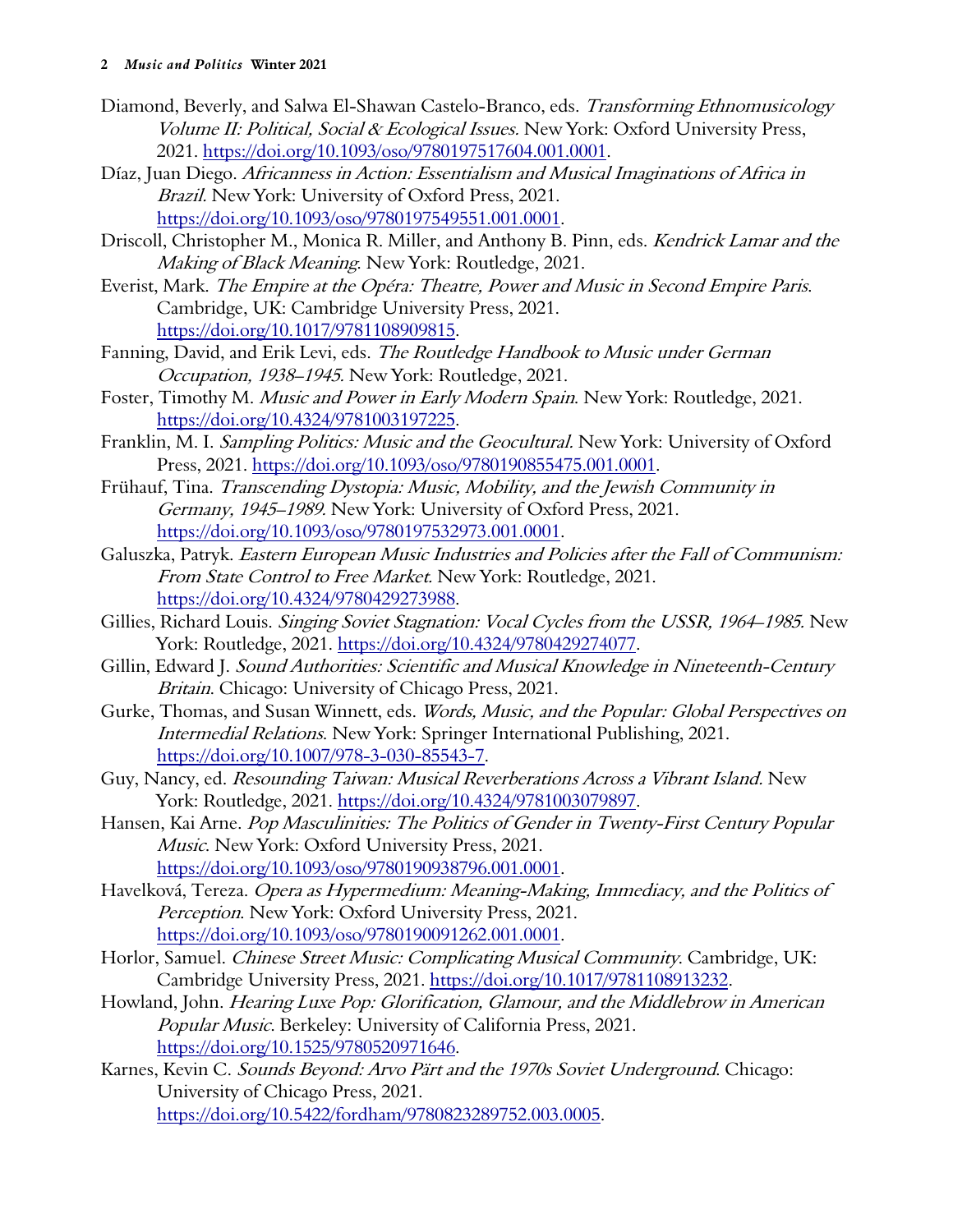- Kinderman, William. Beethoven: A Political Artist in Revolutionary Times. Chicago: University of Chicago Press, 2021. https://doi.org/10.7208/chicago/9780226669199.001.0001.
- Klenke, Kerstin. The Sound State of Uzbekistan: Popular Music and Politics in the Karimov Era. New York: Routledge, 2021.
- Klingberg, Lars, and Juliane Riepe. Politische Instrumentalisierung von Musik der Vergangenheit im Deutschland des 20. Jahrhunderts am Beispiel Georg Friedrich Händels. Beeskow, Germany: Ortus Musikverlag, 2021.
- Lochhead, Judith, Eduardo Mendieta, and Stephen Decatur Smith, eds. Sound and Affect: Voice, Music, World. Chicago: University of Chicago Press, 2021. https://doi.org/10.7208/chicago/9780226758152.001.0001.
- Mani, Charulatha. Reimagine to Revitalise: New Approaches to Performance Practices Across Cultures. Cambridge, UK: Cambridge University Press, 2021. https://doi.org/10.1017/9781108903905.
- Marriage, Zoë. Cultural Resistance and Security from Below: Power and Escape Through Capoeira. New York: Routledge, 2021.
- Maskell, Shayna L. Politics as Sound: The Washington, DC, Hardcore Scene, 1978–1983. Champaign: University of Illinois Press, 2021.
- McConnell, Bonnie. Music, Health, and Power: Singing the Unsayable in The Gambia. New York: Routledge, 2021.
- Menestrel, Sara Le, ed. Lives in Music: Mobility and Change in a Global Context. New York: Routledge, 2021. https://doi.org/10.4324/9780429434204.
- Moore, Celeste Day. Soundscapes of Liberation: African American Music in Postwar France. Durham, NC: Duke University Press, 2021. https://doi.org/10.1215/9781478021995.
- Na'Allah, Abdul-Rasheed. Yoruba Oral Tradition in Islamic Nigeria: A History of Dàdàlúàdá. New York: Routledge, 2021.
- Ó Briain, Lonán. Voices of Vietnam: A Century of Radio, Red Music, and Revolution. New York: Oxford University Press, 2021. https://doi.org/10.1093/oso/9780197558232.001.0001.
- Orzech, Rachel. Claiming Wagner for France: Music and Politics in the Parisian Press, 1933– 1944. Rochester, NY: University of Rochester Press, 2022.
- Perea, Jessica Bissett. Sound Relations: Native Ways of Doing Music History in Alaska. New York: Oxford University Press, 2021. https://doi.org/10.1093/oso/9780190869137.001.0001.
- Tina K. Ramnarine, ed. Dance, Music and Cultures of Decolonisation in the Indian Diaspora. New York: Routledge, 2021. https://doi.org/10.4324/9781003011156.
- Rodríguez, Mauricio. *Musicians' Migratory Patterns: American-Mexican Border Lands*. New York: Routledge, 2021. https://doi.org/10.4324/9780429450440.
- Rogers, Jillian C. Resonant Recoveries: French Music and Trauma Between the World Wars. New York: Oxford University Press, 2021. https://doi.org/10.1093/oso/9780190658298.001.0001.
- Sagall, Sabby. Music and Capitalism: Melody, Harmony, and Rhythm in the Modern World. Cham, Switzerland: Palgrave Macmillan, 2021. https://doi.org/10.1057/978-1-137-52095-1.
- Saito, Yoshiomi. The Global Politics of Jazz in the Twentieth Century: Cultural Diplomacy and "American Music." New York: Routledge, 2021.
- Schwartz, Jessica A. Radiation Sounds: Marshallese Music and Nuclear Silences. Durham, NC: Duke University Press, 2021. https://doi.org/10.1215/9781478021919.